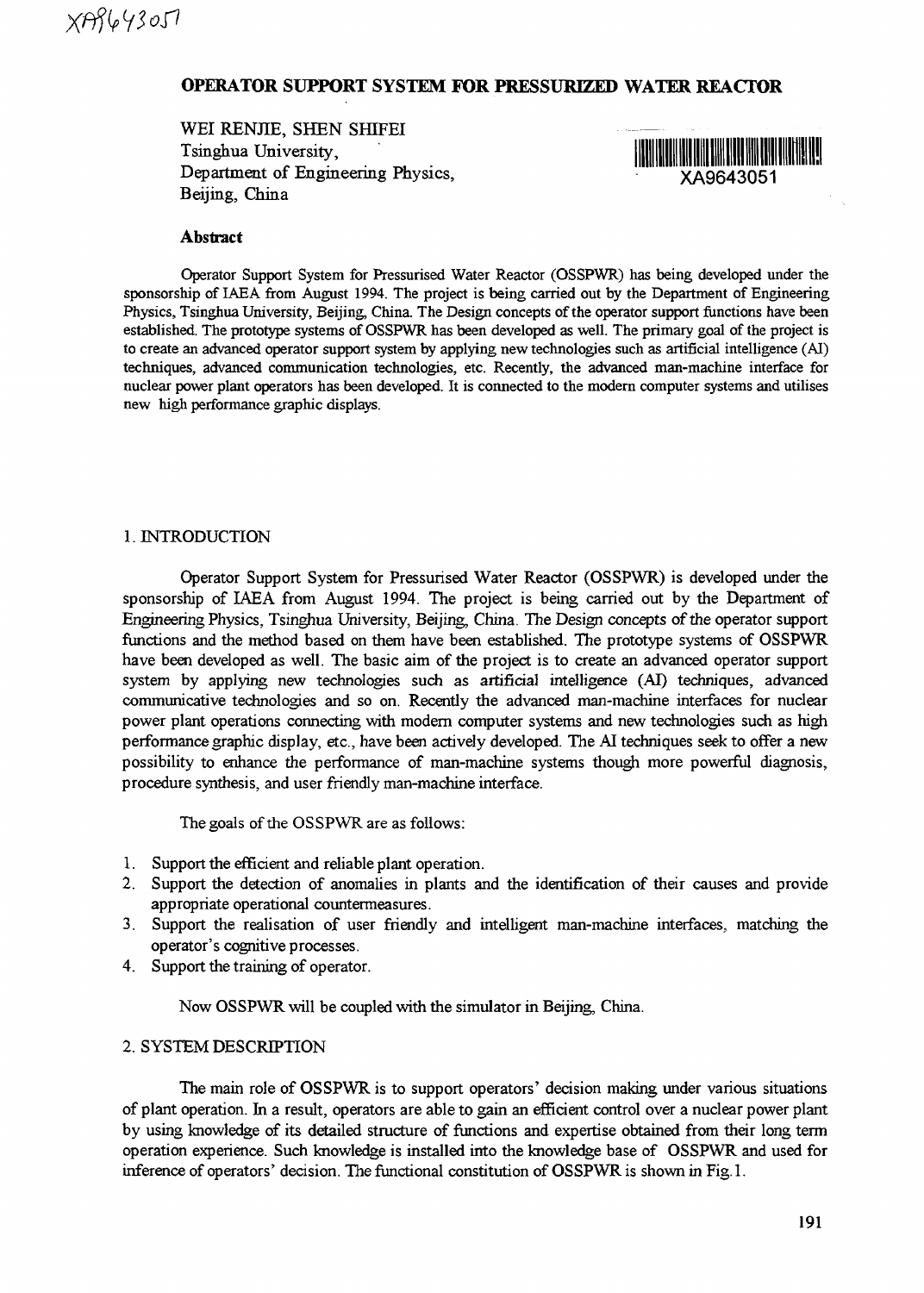

Fig. 1. Structure of Operator Support system for PWR

OSSPWR is applied to the simulator of Beijing Simulation Training Centre of China. Based on the Abnormal Operating Procedures (AOP) and the Emergency Operating Procedures (EOP), both the Abnormal Operating Subsystem (AOS) and the Emergency Operating Subsystem (EOS) are developed.

### 2.1. AOS description

With object-oriented strategies adopted in the inference engine of AOS, the subsystem pursues to search rules and then create inference trees. The diagnostic flow chart in AOS is shown in Fig.2.



Fig.2. Diagnostic flow chart in Abnormal Operating Subsystem (AOS)

As an example, Fig.3. presents the inference progress of an abnormal condition - turbine trip without reactor trip.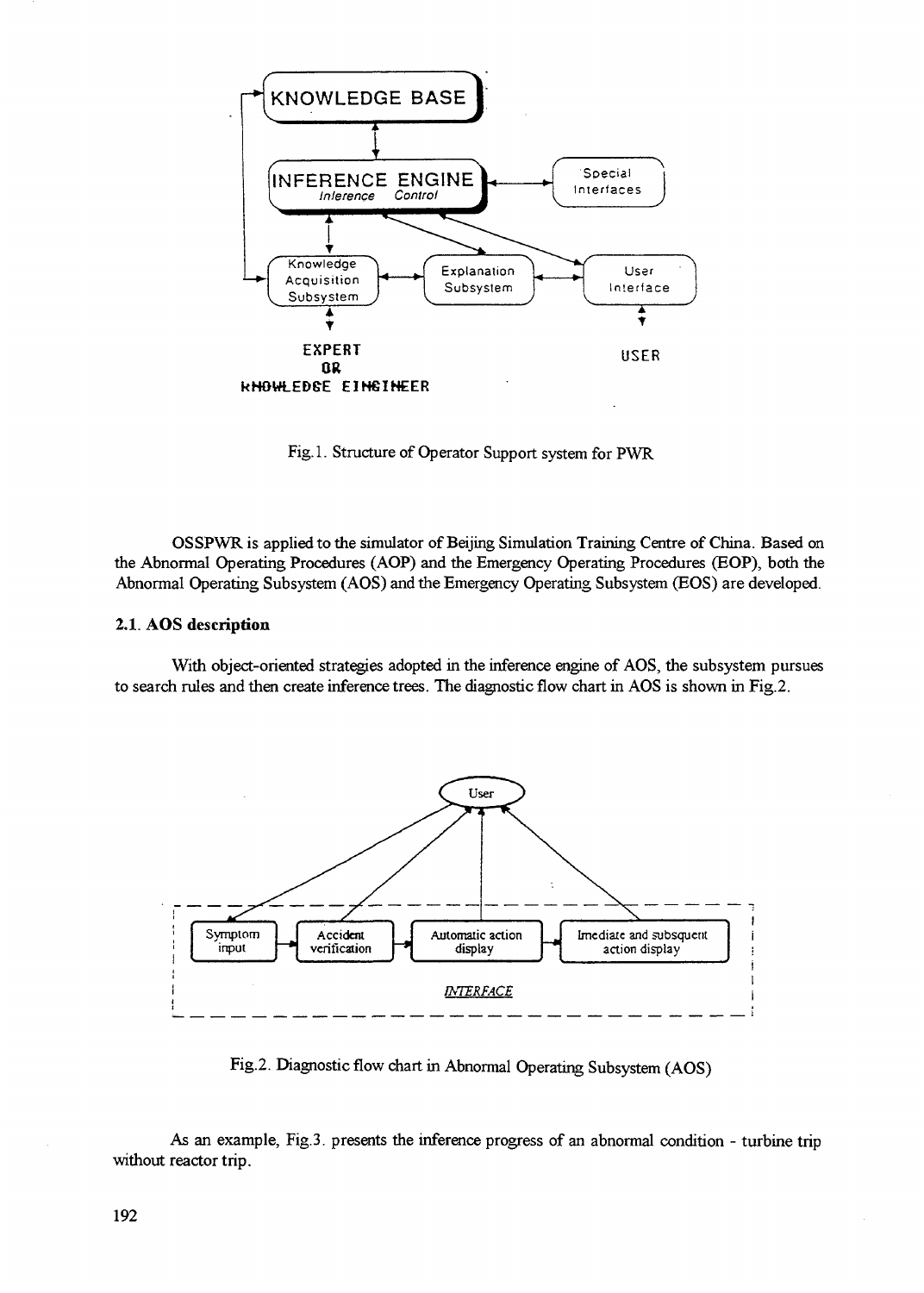

Fig. 3. Inference tree of turbine trip without reactor trip

At present the system AOS can diagnose 32 abnormal operating conditions and display automatic actions and subsequent actions that the operator should adopt. The abnormal conditions which can be diagnosed and treated in AOS are presented in Table I.

Table I. Abnormal operating conditions in OSSPWR Accident Type

| No. | Abnormal operating conditions |  |  |
|-----|-------------------------------|--|--|
|-----|-------------------------------|--|--|

| 1                       | Failure of a control bank to move                        |
|-------------------------|----------------------------------------------------------|
| 2                       | Continuous insertion of a control bank                   |
| 3                       | Continuous withdrawal of a control bank                  |
| $\overline{\mathbf{4}}$ | Dropped control rod                                      |
| 5                       | Misaligned control rod                                   |
| 6                       | Malfunction rod position indicators                      |
| 7                       |                                                          |
| 8                       | Indications of misaligned rod                            |
|                         | Emergency boration                                       |
| 9                       | Turbine trip without a reactor trip                      |
| 10                      | Inadequate feedwater flow                                |
| 11                      | Loss of circulating pump                                 |
| 12                      | Control room inaccessibility                             |
| 13                      | area monitor system                                      |
| 14                      | Progress monitor system                                  |
| 15                      | High turbine vibration of eccentricity                   |
| 16                      | Accidental release of waste gas                          |
| 17                      | Partial loss of condenser vacuum                         |
| 18                      | Fuel handling accident                                   |
| 19                      | Loss of component cooling water                          |
| 20                      | Secondary load rejection                                 |
| 21                      | Loss of instrument air                                   |
| 22                      | Loss of component cooling water to reactor coolant pumps |
| 23                      | Loss of seal injection to reactor coolant pumps          |
| 24                      | Failure of reactor coolant seal pump                     |
| 25                      | High reactor coolant pump vibration                      |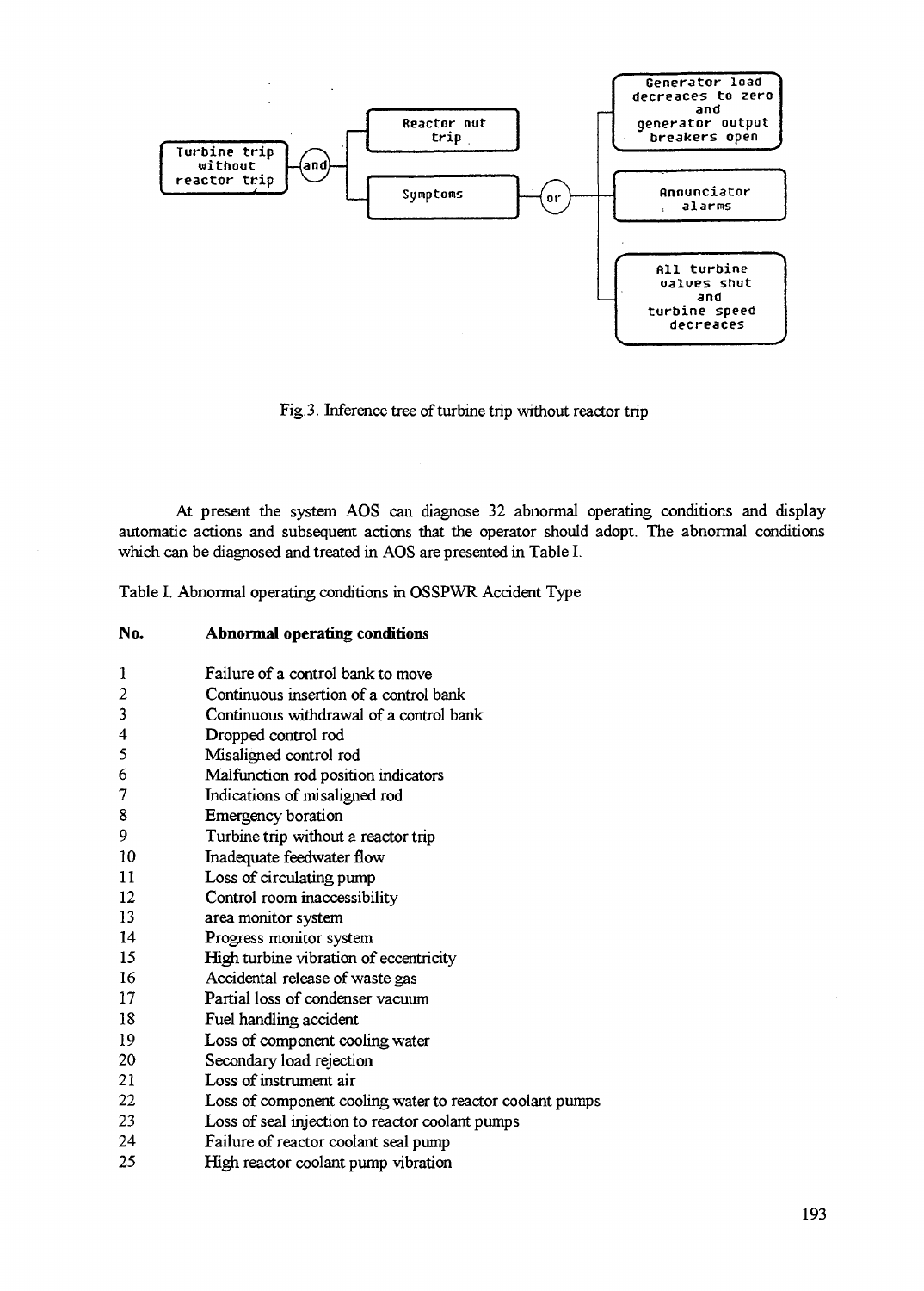- 26 Abnormal RCS pressure of high pressure<br>27 Abnormal RCS pressure of low pressure
- 27 Abnormal RCS pressure of low pressure<br>28 Loss of residual heat removal system
- Loss of residual heat removal system
- 29 Earthquakes
- 30 Loss of containment integrity<br>31 Loss of instruments hus
- 31 Loss of instruments bus<br>32 Steam generator tube ru
- Steam generator tube rupture

# **2.2. EOS description**

Emergency Operating Procedures (EOP) of PWR are divided into two parts, Optimal Recovery Procedures and Function Restoration Procedures. Base on EOP, the Emergency Operating Subsystem (EOS) is developed and consists of the Optimal Recovery System (ORS) and the Function Restoration System (FRS).

The emergency operating conditions in ORS consist of Loss of Coolant Accident (LOVA), Main Steam Line Beak (MSLB), Steam Generator Tube Rupture (SGTR) and Station Blackout (BO). The structure of Optimal Recovery System is shown in Fig.4.



Fig.4. Structure of Optimal Recovery System (ORS)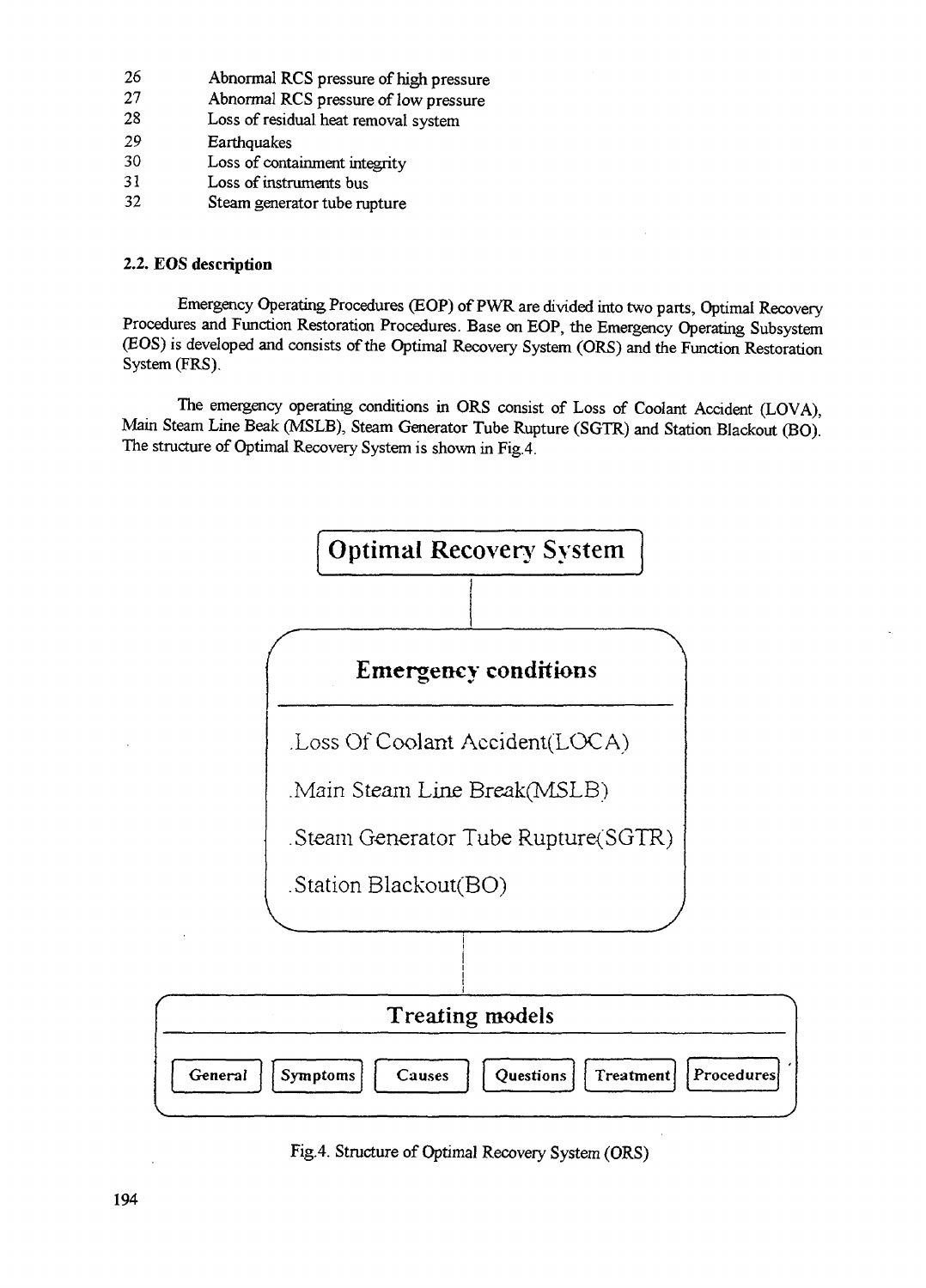Based on the safety function concept, FRS contains six automated tasks, each for every critical safety function (subcriticality, core cooling, heat sink, integrity, containment and inventory).

#### 3. CONCLUSION

 $\bar{\bar{z}}$ 

Currently, OSSPWR can successfully operate on PC-486 and will be tested on the simulator in Beijing Simulation Training "Centre of China. In the near future, the system will be improved in quality and function.

#### REFERENCES

- [1] KNSIAK, A., Expert Systems Strategies and Solution in Manufacturing Design and Planning, Society of Manufacturing Engineers (1988).
- [2] HARMON, P., MAUS, R., MORRISSEY, W., Expert Systems Tools & Applications, John Willey & Sons, INC. (1993).
- [3] SUN, B, K.,H., GAIN, D.,G., Computer Application for Control Room Operator Support in Nuclear Power Plant, Reliability engineering and Safety, Vol. 33 (1991).
- [4] BERAND, J.,A., Observations on the Development of Expert System for Nuclear Plants, ANS (1992).
- [5] Abnormal Operating Procedures, Shearon Harris Plant.
- [6] Emergency Operating Procedures, Shearon Harris Plant.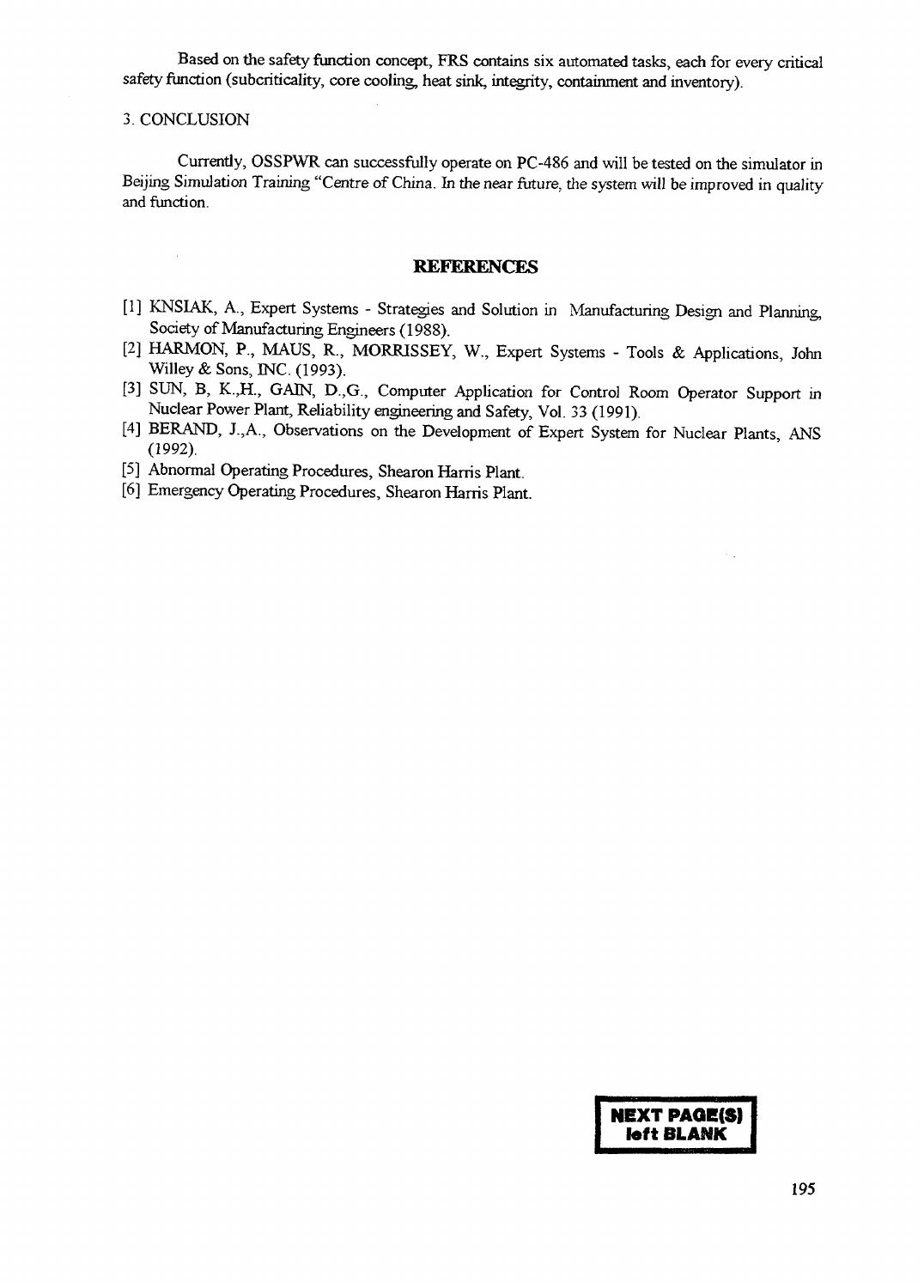# **CONTRIBUTORS TO DRAFTING AND REVIEW**

 $\sim$ 

| Aeba, Y.                              | Mitsubisi Atomic Power Industries Inc., 2-4-1, Shiba-Koen,<br>Minato-ku, Tokyo 105, Japan                               | (1)              |
|---------------------------------------|-------------------------------------------------------------------------------------------------------------------------|------------------|
| Adorjan, F.                           | KFKI Atomic Energy Research Institute, P.O.Box 49, H-<br>1525 Budapest, Hungary                                         | $\left(1\right)$ |
| Balducelli, C.                        | ENEA, Via Anguillarese, 301, Rome, Italy                                                                                | (3)              |
| Bengulescu, D.                        | National Agency for Atomic Energy, P.O.Box MG-6, 76900,<br>Bucharest - Magurele, Romania                                | (2,3,4)          |
| Dalle Ave, G.                         | ENEL, V. le Regina Margherita 137, 00198 Rome, Italy                                                                    | (3)              |
| Dounaev, V.                           | Consyst Co. Ltd., Ferganskaya 25, 109507 Moscow,<br><b>Russian Federation</b>                                           | (1,2)            |
| Fujita, Y.                            | Mitsubishi Atomic Power Industries Inc., 3-1, 3-chome,<br>Minatomirai, Nishi-ka, Yokohama 220, Japan                    | (2,3)            |
| Gotoh, K.                             | Mitsubishi Heavy Industries Ltd., 3-1, Minatominai, 3-chome<br>Yokohoma 220, Japan                                      | (4)              |
| Golovanov, V.                         | Consyst Co. Ltd., Ferganskaya 25, 109507 Moscow,<br>Russian Federation                                                  | (3)              |
| Gorelov, A.                           | Research and Development Institute of Power Engineering, 2/8<br>Krasnosel'skaja str., 107113 Moscow, Russian Federation | (4)              |
| Haugset, K.                           | OECD Halden Reactor Project, Institutt for Energiteknikk,<br>P.O.Box 173, N-1751 Halden, Norway                         | (1,2,3,4)        |
| Jehee, J.                             | Nederlands Energy Research Foundation, ECN, P.O.Box 1<br>NL-1755 ZG Petten, Netherlands                                 | (1,2,3,4)        |
| Jianu, A.                             | National Agency for Atomic Energy, P.O.Box MG-6, 76900<br>Bucharest - Magurele, Romania                                 | (2,3,4)          |
| Juslin, K.                            | VTT Automation, P.O.Box 1301, FIN-02044 VTT, Finland                                                                    | (1,2,3,4)        |
| Kossilov, A.,<br>Scientific Secretary | International Atomic Energy Agency, Division of Nuclear Power,<br>Wagramerstr. 5, P.O.Box 100, A-1400 Vienna, Austria   | (1,2,3,4)        |
| Kurka, J.                             | Power Research Institute, Dept. of Automated Systems, 19011<br>Prague 9 Bechovice, Czech Republic                       | (2,3,4)          |
| Loriaux, E.F.                         | N.V. KEMA, Utrechtsweg 310, 6800 ET Arnhem,<br>Netherlands                                                              | (1,2,3,4)        |
| Lux, I.                               | KFKI Atomic Energy Research Institute, P.O.Box 49, H-1525<br>Budapest, Hungary                                          | (2,3,4)          |

 $\label{eq:2.1} \frac{1}{\sqrt{2\pi}}\int_{0}^{\infty}\frac{dx}{\sqrt{2\pi}}\,dx\,dx.$ 

197